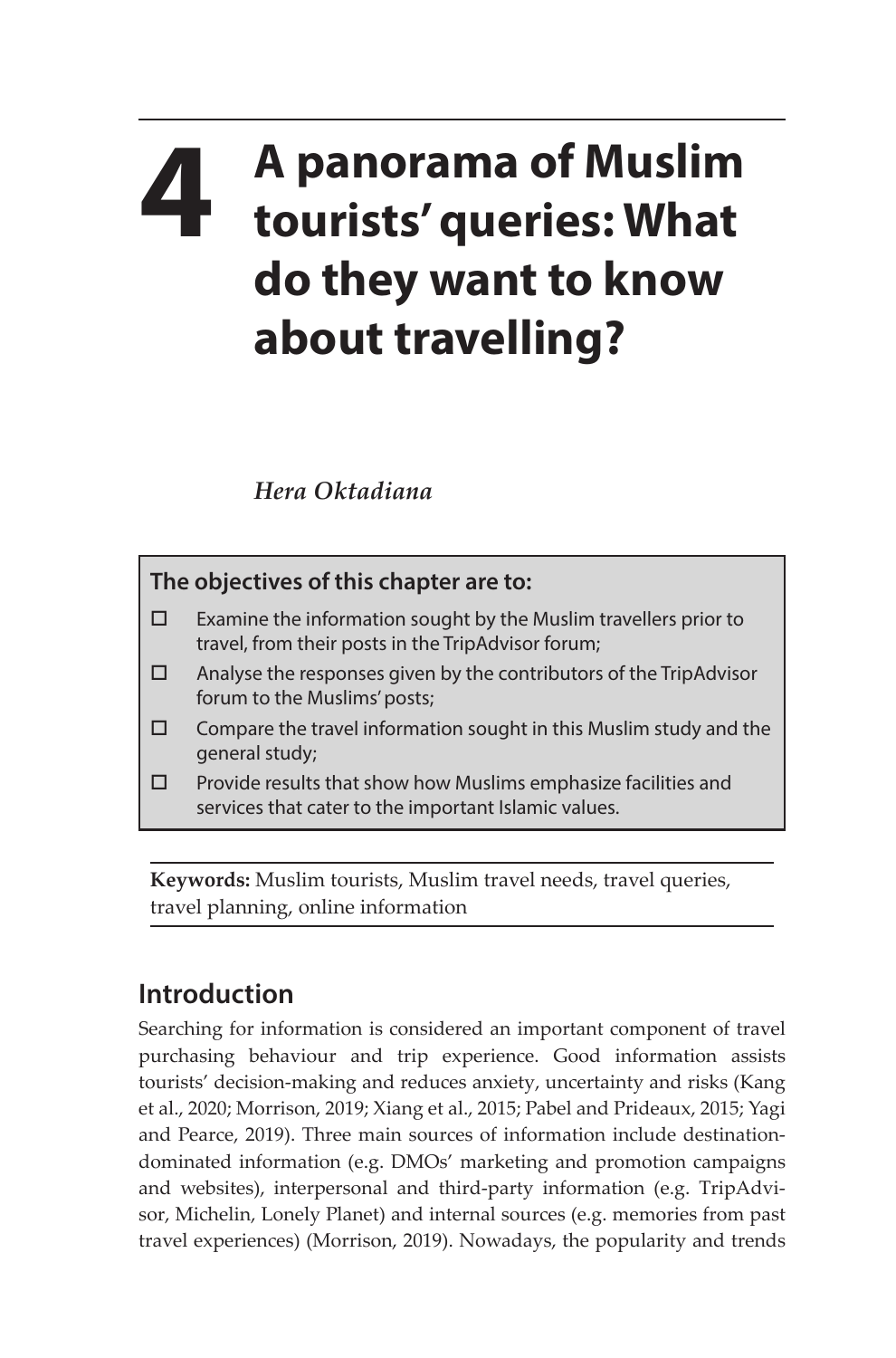in using the internet for travel planning is widespread; indeed it has been identified as a major source of information (Xiang et al., 2015). Moreover, traveler review sites such as TripAdvisor and Lonely Planet have grown in popularity due to the consumers' perspective that these sources are credible and easy to access (Morrison, 2019).

Multiple studies have been done in the area of information search (Yagi and Pearce, 2019). Some examples of this research are: tourist information search/behaviour (cf. Ho et al., 2012; Jacobsen and Munar, 2012; Kambele et al., 2015); the use of internet and smartphone for searching information (c.f. Kang et al., 2020; Toh et al., 2011); and gender differences in information search (c.f. Barber, 2009; Kim, Lehto, and Morrison, 2007). Yet there is still a deficiency in these studies in the context of understanding Muslim tourists. Since Muslim tourists are one of the fastest-growing market segments in the global travel industry, it is becoming very important for hospitality and tourism businesses to build a good understanding of their needs (Battour, 2017; Kamin, 2019). Meeting the Muslim tourists' faith-based needs (need to have, good to have, and nice to have services) as well as managing their services experiences should be done throughout the service touchpoints (pre-trip, main trip, and post-trip) (Mastercard-CrescentRating, 2019a). Although the importance of all the service touchpoints are recognized, this chapter only examines the pre-trip facet. The chapter has two purposes. The first is to examine the information sought by the Muslim travellers prior to travel from their posts in the TripAdvisor forum. The second is to explore the responses given by the contributors of the TripAdvisor forum.

## **Muslim travel market**

The number of Muslim travellers continues to rise from year to year. Twentyfive million Muslim travellers were recorded in 2000. In 2010, the number rose to 98 million, then to 140 million in 2018. It is predicted there will be 160 million travellers in 2020 and 230 million in 2026 (Mastercard-CrescentRating, 2019a). In the latest report issued by Mastercard-Crescent-Rating, *Halal Travel Frontier* (2020), there are 16 leading trends related to this market:

- 1. The emergence of the Muslim social impact travel spirit,
- 2. Ensuring off-track destinations are on track with Muslim travel needs, as more Muslims are interested to visit less-travelled destinations,
- 3. Overcoming Islamophobia,
- 4. Global travel wallet,
- 5. The rise in the number of female Muslim travellers,
- 6. Halal gastronomy becoming mainstream,
- 7. The Daud Kim effect (a former Korean singer who tells his journey